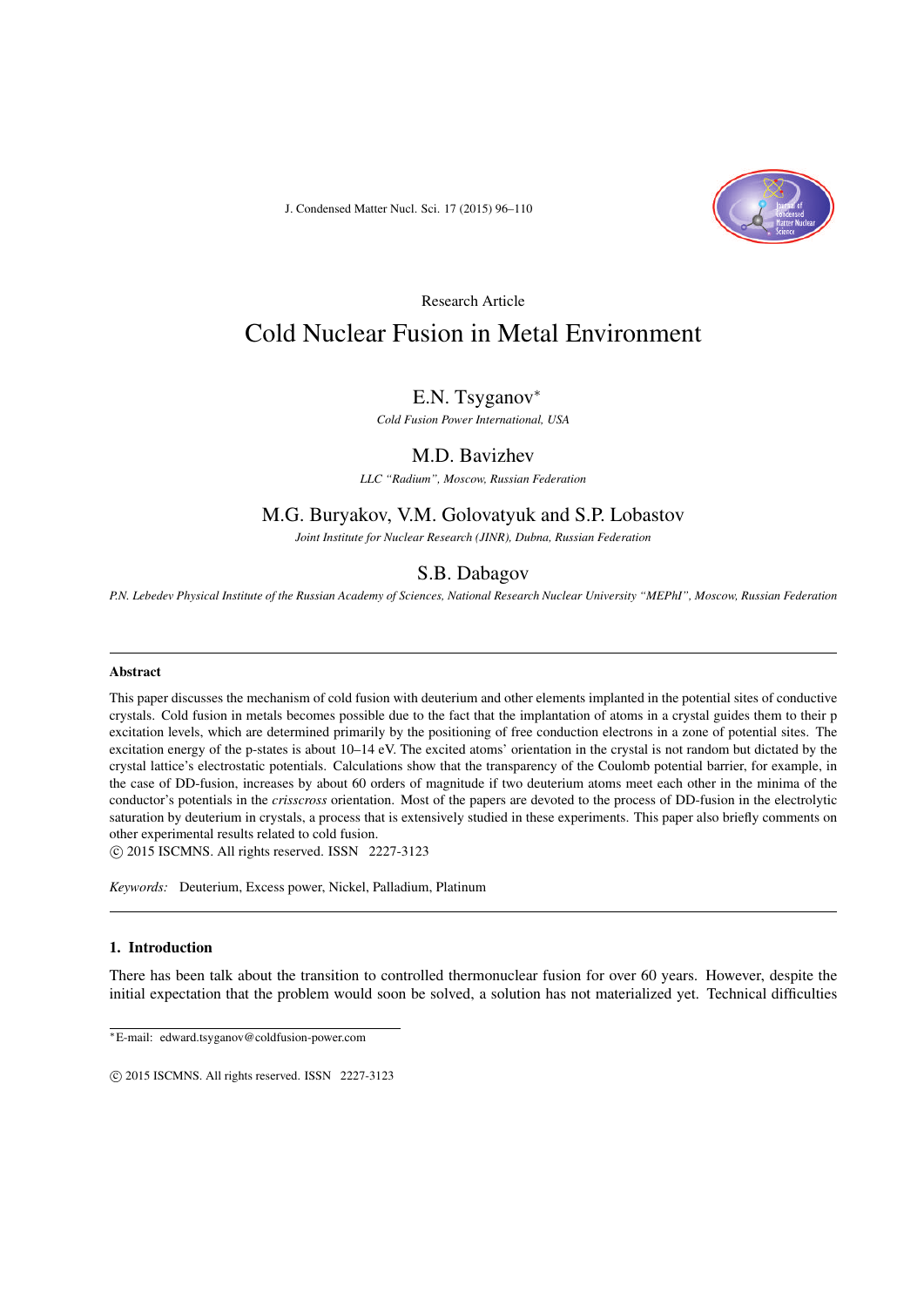related to obtaining sustainable superhot plasma ( $\sim 10^{9}$ °C) and the damaging effects of the enormous neutron flux arising as a result of thermonuclear reactions have pushed the solution of this problem to the distant and uncertain future.

Fleischmann and Pons reported [1] an experimental result in which significant heat was observed in the electrolytic saturation of palladium crystal deuterium; this heat could not be quantitatively explained by chemical reactions. The authors concluded in these experiments that they were detecting nuclear DD-fusion occurring at room temperature. The orthodox physics community quickly decided that these experiments must be incorrect. However, after numerous subsequent confirmations, scientists appeared confident that the problem of controlled nuclear fusion had been solved. The most serious studies have been conducted by a group led by McKubre [2]. Nevertheless, the results of cold fusion experiments carried out in the past 25 years have either been completely ignored or met with great skepticism by the orthodox community of nuclear physicists. The two main objections put forward against the results of these experiments are as follows.

- (1) Numerous attempts have been unsuccessful in providing a scientific explanation for how, in the process of cold fusion, the so-called Coulomb barrier is overcome.
- (2) In DD cold nuclear fusion, in contrast to thermonuclear fusion, there are practically no other nuclear products except <sup>4</sup>He. This phenomenon has no clear explanation.

In the following sections, we have tried to answer these objections.

The heat release in cold fusion reactions is about  $10<sup>6</sup>$  times greater than in any chemical reaction. Thus, we have discovered a new physical phenomenon that will undoubtedly change the whole course of human civilization. Some of the practical applications of this phenomenon (for ships, aircraft, and spacecraft) are simply not available for large cyclopean tokamaks or other hypothetical systems using conventional nuclear fusion.

## 2. Experiments on DD Fusion using Low-energy Accelerators

It has been shown in experiments with DD fusion accelerators that if the deuterium atom target is located in a conducting crystal, the fusion reaction at low energies is much more probable than in the case of free deuterium atoms. These experiments provide a direct explanation of the phenomenon of cold fusion.

Describing the collisions of atoms, one must properly modify the expression of the probability of penetration through the potential barrier, written for the collision of "naked" nuclei, because atomic electrons screen the repulsive effect of nucleic charges. Within the Born–Oppenheimer approximation, Assenbaum [3] and others have shown that introducing the so-called "electron screening potential" for a collision of free atoms is equivalent to introducing in expression of the transparency for the Coulomb barrier  $P = e^{2\pi\eta}$ , where  $2\pi\eta = 31.41/E_{\text{eff}}^{1/2}$ ,  $E_{\text{eff}} = E + U_e$ , an additional energy  $U_e = 27$  eV. In experiments at accelerators [4–13], the electron screening potential reaction of DD fusion in conducting crystals suddenly appeared to be very large – equal to  $U_e \sim 300 - 700$  eV. Figure 1 shows the results of astrophysical function  $S(E)$  from [11] for the case in which target deuterium atoms are embedded into the platinum crystal. Instead of approaching a value of about 50 keV-b with decreasing incident deuteron energy, as happens when deuterium targets are embedded in a substrate of semiconductors, insulators, or amorphous materials, the value of  $S(E)$  begins to increase sharply.

The presence of the crystal's conduction electrons, grouped in the conductor lattice's potential sites, results in a ban for the hydrogen atoms' s states to occupy these sites. The excitation of a hydrogen atom's electron shell by only 10 eV translates to a deuterium atom in the state 2p, 3p, etc. and effectively removes the ban. This means that if one crystalline site in a conductive crystal contains two deuterium atoms, the distance between these atoms' nuclei is equal to 1/10–1/20 of the nominal sizes of unexcited atoms. This drastically increases the probability of a fusion reaction.

We considered the processes of cold DD fusion in Refs. [14–18].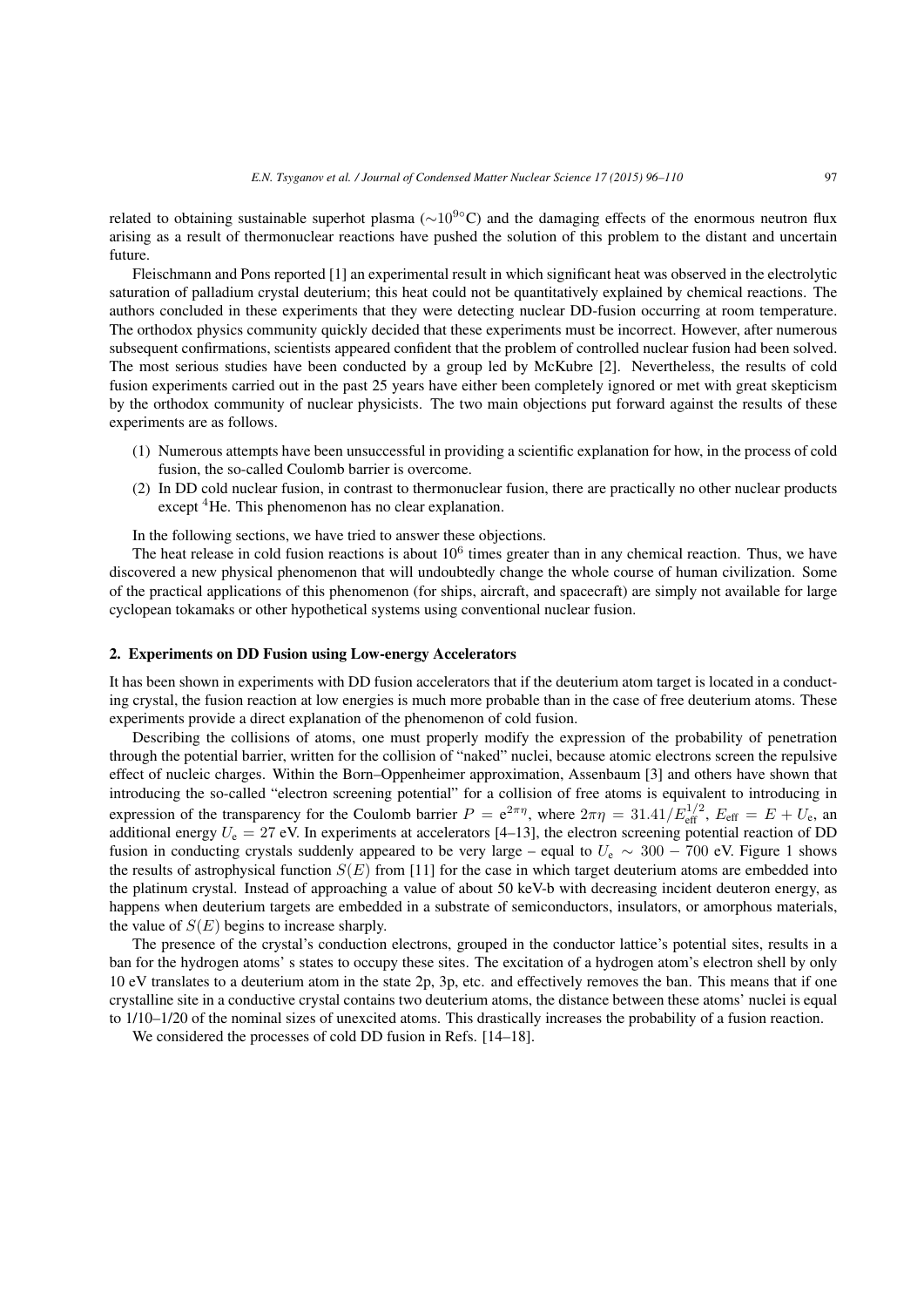

Figure 1. The astrophysical function value  $S(E)$  in the case in which the target deuterium atoms are imbedded into the platinum crystal. At room temperature, the data fit well with the screening potential of 675 eV.

# 3. Physics of Cold DD Fusion

A diagram of a hydrogen atom's electron levels is shown schematically in Table 1.



Table 1. Scheme of a hydrogen atom's electronic excitation levels.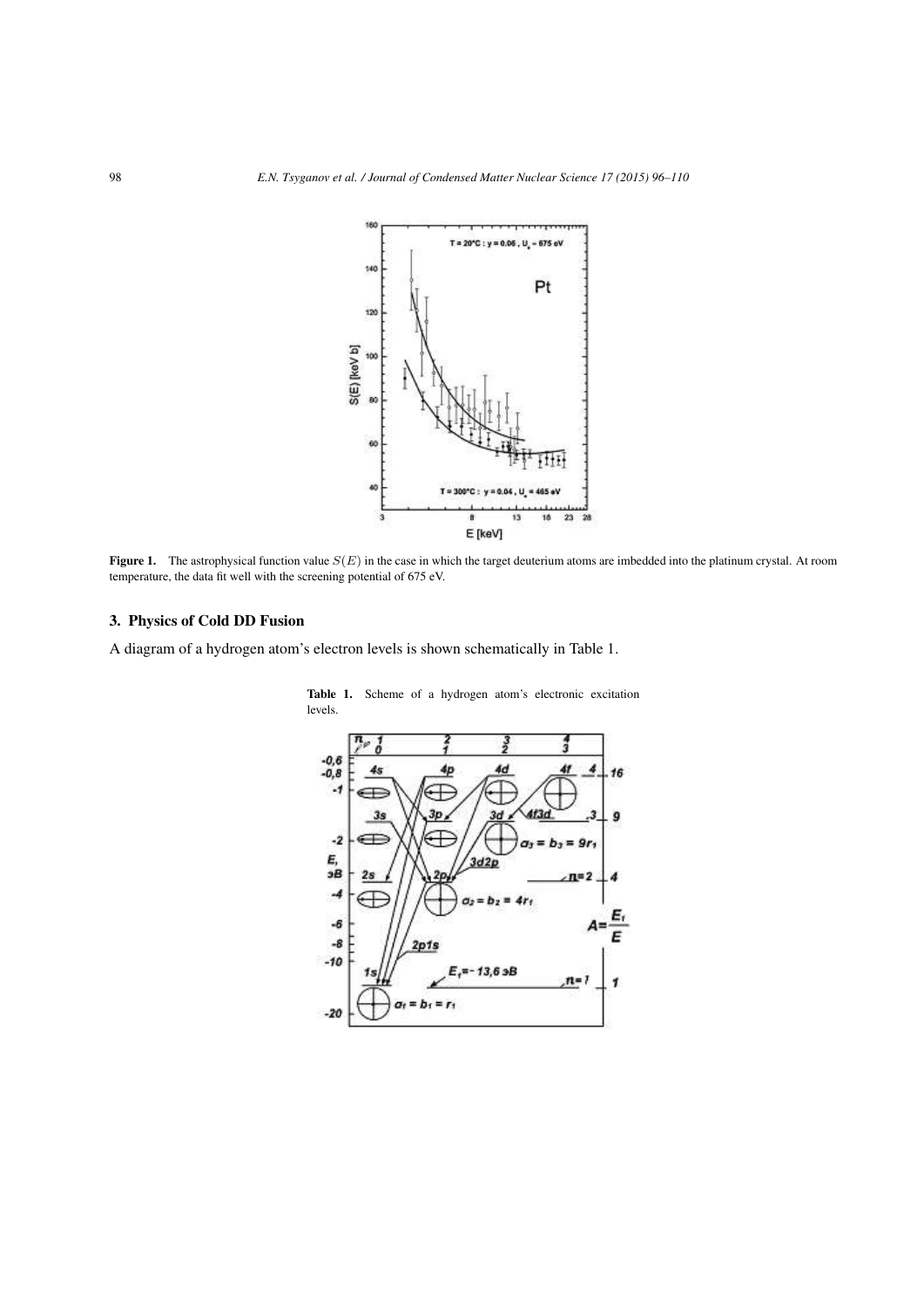

Figure 2. The hydrogen atom orbitals 1s (left) and 2p (right). This figure is taken from the Encyclopædia Britannica, 2013 [19]. The presented contours include 95% of the electron's possible positions.

We are interested in the second vertical column with the quantum numbers  $n = 2$  and  $l = 1$ , and in particular, the levels 2p and 3p. Figure 2 [19] schematically illustrates the free hydrogen atom's electron density in the states 1s and 2p.

Winter [20] has developed an interesting representation of the free hydrogen atom's various orbitals. Figure 3 shows the function of hydrogen's electron density by the solution of the Schrödinger equation in the states 2p and 3p. Figure 4 shows the fcc crystal structure, of nickel, palladium, and platinum. Large circles indicate the atoms' location in the host crystal; small circles indicate the location of the deepest octahedral potential sites in the structure. The parameters of all octahedral sites are identical.

When the ratio of impurity atoms and deuterium atoms in a host crystal does not exceed the ratio of D/Pd  $\sim 0.9$ , the cold fusion process does not occur, as deuterium's impurity atoms are located in different octahedral sites and are quite distant from each other. However, when one such potential site has two deuterium atoms in an electron excitation state of 2p or above, the probability of penetration through the potential barrier of DD fusion increases sharply.

One of the cold fusion skeptics' most convincing arguments relates to these experiments' lack of nuclear decay products in the resulting compound nucleus. It was believed that "no neutrons – no fusion." However, a large international team of physicists, currently totaling about 200–300 people, continues to work in this direction. These researchers have considerable experience in cold fusion. The leading group of physicists working in this direction is led by M. McKubre [2]. Figure 5 shows a graph of excess heat (in watts), depending on the current, from these electrochemical experiments [21].

McKubre et al. [22] have demonstrated the success of cold fusion experiments in the *yes–no* embodiment vs. deuterium concentration in the palladium crystal (Fig. 6). After exceeding the ratio of D/Pd ∼ 0.9, experimenters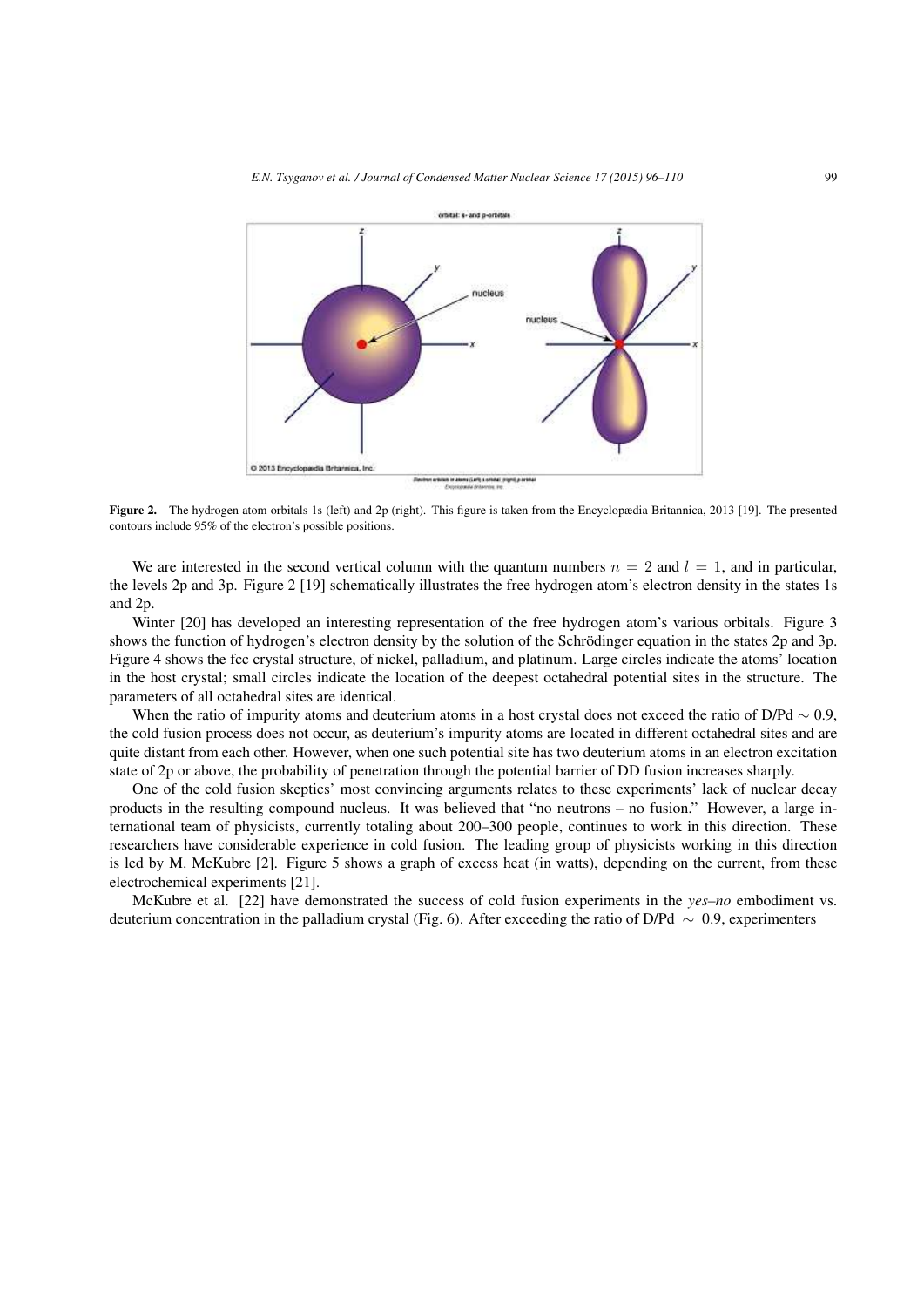

Figure 3. The functions of hydrogen's electron density in the states 2p (left) and 3p (right), from Winter [20]. Red and blue mark the density obtained for the positive and negative values, respectively, of the wave function  $\psi$ .



Figure 4. The crystalline structure of fcc (nickel, palladium, platinum). Small circles indicate the locations of the structure's deepest octahedral potential sites.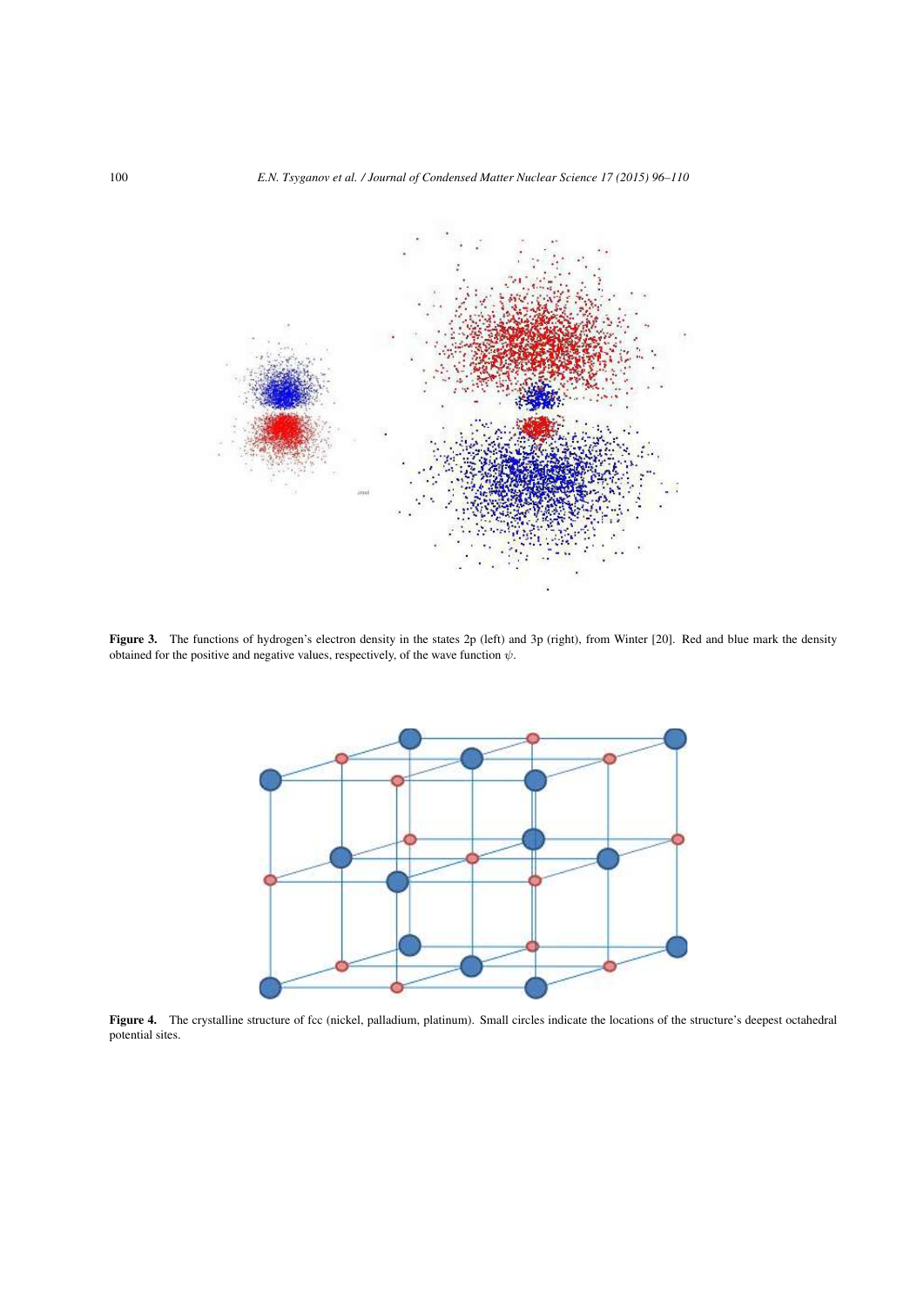

Figure 5. Excess heat (in watts) depending on electrochemical current in the experiments of McKubre et al. [21].

consistently observe DD fusion. In [16], we calculated the electric field in the volume of fcc crystals. Figure 7 shows the shape of the octahedral potential site in a platinum crystal.

The left-hand side portion of Fig. 8 shows the *XY* projection for the empty octahedral site. The center of the figure shows a possible arrangement of a single deuterium atom in the 2p state in this site. The right-hand side of the figure shows a possible combination of two such atoms in the same site. The color scale characterizes the electric field's potential in the cell of the crystal of platinum. The reader should keep in mind that there are some zero quantum vibrations of 2p deuterium atoms; this, however, does not deny their average location in the conductive crystal cell.

Figure 9 shows the arrangement of two deuterium atoms in the 2p state in one crystallographic site along the vertical axis Z. Figure 10 schematically illustrates the mechanism of a deuterium atom transition to the 2p state during its implantation in a conductive crystal. Thus, the target deuterium atoms implanted into metals are no longer in the base 1s state, as the cloud of free electrons in the atom causes the implanted atom's electrons to take excited p states.



Figure 6. The success of cold fusion experiments, depending on the concentration of deuterium in the palladium crystal, from [22].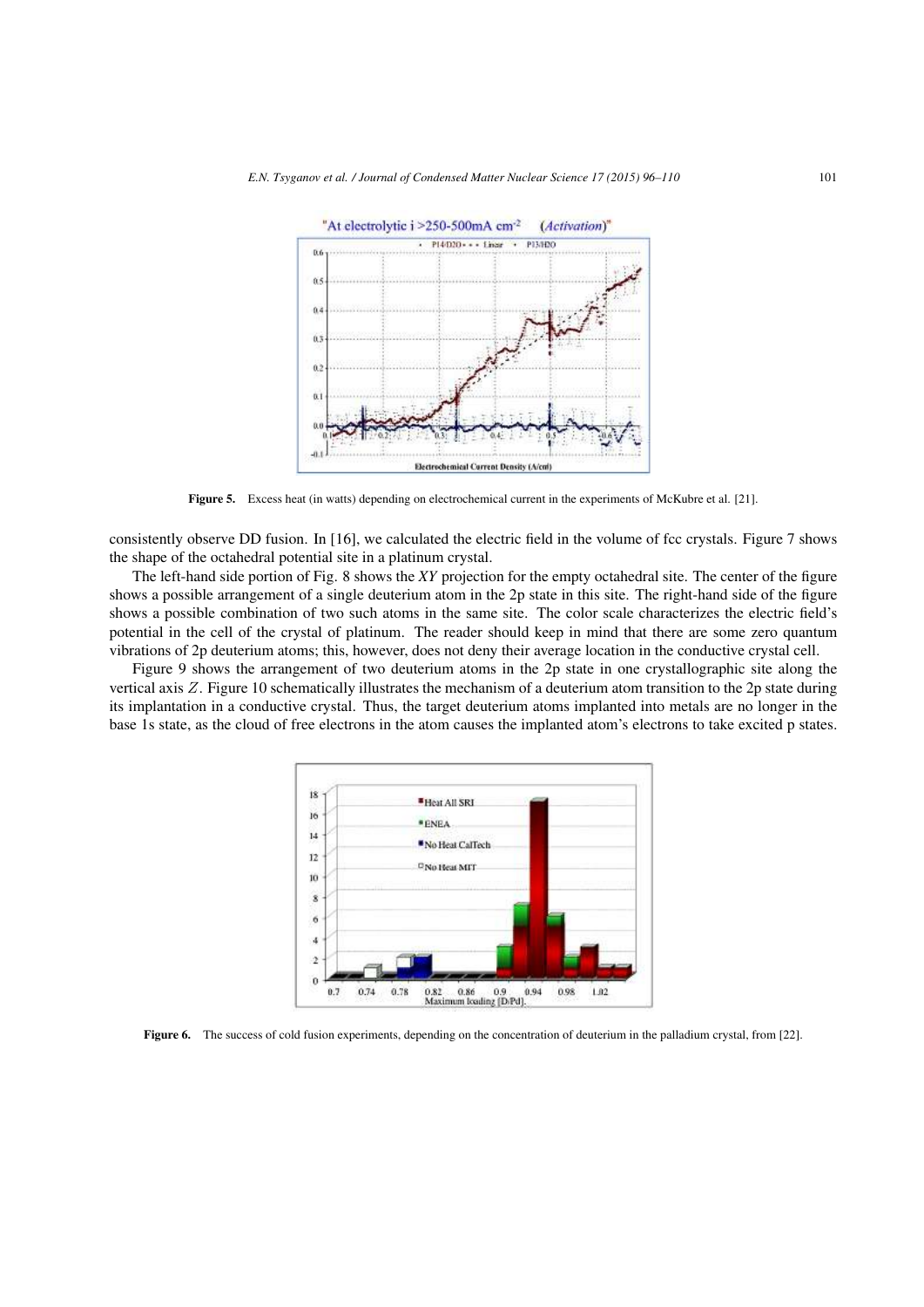| Crystal type | Screening potential (eV) | Oscillation frequency ( $\nu$ , $s^{-1}$ ) | Transparency ( $e^{-2\pi\eta}$ ) | Reaction rate $(\lambda, s^{-1})$ |
|--------------|--------------------------|--------------------------------------------|----------------------------------|-----------------------------------|
| Palladium    | 300                      | $0.74 \times 10^{17}$                      | $1.29 \times 10^{-25}$           | $0.95\times10^{-8}$               |
| Platinum     |                          | $1.67 \times 10^{17}$                      | $2.52 \times 10^{-17}$           |                                   |

Table 2. Characteristics of cold fusion for palladium and platinum.

The screening potential of 300–700 eV in experiments on DD fusion at accelerators shows that incident deuterium atoms are also in the p states during their movement in a conducting crystal. These processes allow for the two deuterium nuclei in the crystal potential site cell to be close enough without feeling a strong Coulomb repulsion.

Figure 11 presents the sizes of different hydrogen orbitals, in particular 2p and 3p [23]. Note again, Figs. 2, 3, 9 and 11 are valid exactly only for separated atoms, and could be distorted during chemical bonding. We used them here as the first approximations. Figure 12 shows the Coulomb barrier transparency of the potential electron screening  $U_c$ for DD cold fusion.

$$
P = e^{-2\pi\eta} (2\pi\eta = 31.41/E_{\rm eff}^{1/2}, E_{\rm eff} = E + U_{\rm e}).
$$

For cold fusion ( $E \cong 0.040$  eV), the ratio of the deuterium atoms' Coulomb barrier transparency in the same crystal platinum site to the corresponding value for the transparency of the free deuterium molecule is Pt/D<sub>2</sub>  $\cong 10^{65}$ . Thus, the metal crystal penetration of deuterium nuclei through the Coulomb barrier becomes practically possible due to the system's zero quantum vibration of the system. Table 2 (taken from [15]) shows the characteristics of cold DD fusion for palladium and platinum crystals.

The pioneering work of Arata [24] was very fruitful; the detailed experiments of Swartz and Hagelstein [25] should be also mentioned here. Unfortunately, the brevity of this review does not allow further detail on these studies.

Below, we will show that the relaxation of the excited compound nucleus  ${}^{4}He^{*}$  can be successfully explained by the exchange of this object with the crystal environment through the so-called *virtual photons*. This process has remained an intriguing mystery over the last 25 years.

#### 4. The Discharge of <sup>4</sup>He\* Excess Energy by Virtual Photons

We have shown that the presence of free electrons in these crystals' saturated metal causes deuterium atoms to firmly occupy 2p orbitals or higher. When all octahedral sites are already filled with such deuterium atoms, sites with more than one such atom begin to appear. In this case, the probability that the DD system will penetrate the potential barrier increases dramatically. As we noted above, the rate of DD fusion in platinum crystals in such a site may reach  $4 \text{ s}^{-1}$ .



**Figure 7.** Electric potential behavior in the vicinity of an octahedral potential site in platinum crystal. The potential (in volts) at  $Z = 0$  is shown in the crystal cell's horizontal plane (left) and diagonal plane (right).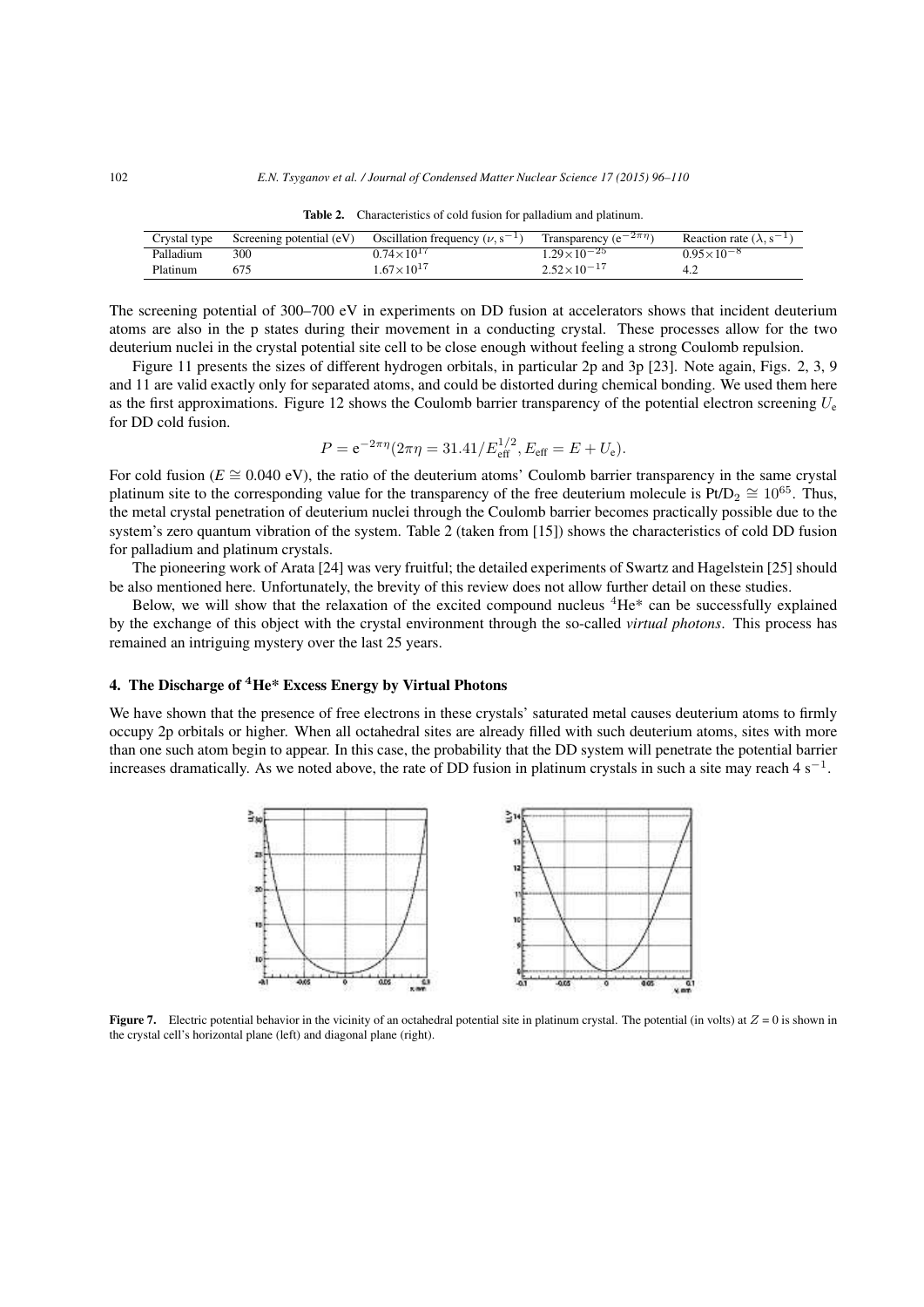

Figure 8. Left: the potential distribution in the empty octahedral site in the *XY* projection; center: a possible location of a single deuterium atom in the 2p state in this site; right: a possible combination of two such atoms in the same site. The color scale represents the electric field potentials in the platinum crystal cell.

Due to the very small (thermal) excitation energy of the compound nucleus reaction  $DD\rightarrow^4He^*$ , the compound nucleus's orbital angular momentum equals zero, which eliminates the possibility of real gamma ray emission. Figure 13 shows the potential well of strong interactions for the reaction  $DD\rightarrow^4He^*$ . Deuterons that have already penetrated into the potential well are still separated by the residual Coulomb barrier, the value of which, apparently, can reach hundreds of electron-volts. The nuclear decay rate of the compound nucleus  ${}^{4}He^*$ , by the standard nuclear decay channels  ${}^{3}He^*$ and <sup>3</sup>He+n, is significantly decreased. In this case, the exchange by the virtual photons with the external environment is still possible, as the spin of the virtual photons can be *directed along the time axis*. This residual Coulomb barrier acting between deuterium nuclei already in the potential well of the strong interactions can significantly slow down the rate of conventional nuclear decay channels.

In accordance with Fig. 13, we assume that the deuteron's penetration rate through the residual Coulomb barrier in the strong interactions' potential well is much less than  $10^{-15}$ s<sup>-1</sup> because of the very small (thermal) excitation energy of  ${}^{4}He*$ . During this time, the excess energy of the excited nucleus  ${}^{4}He*$  is completely entrained into the environment. Figure 14 shows the energy transfer of the excited  ${}^{4}$ He\* state to surrounding electrons in the conducting crystal by

virtual photons. In order for this mechanism to work, the  ${}^{4}$ He\* metastable state must exist.

It can be assumed that after the fusion, the Coulomb barrier acts inside the strong interactions' potential well, and neutrons no longer have a retention factor, so they can almost freely move from one proton to another. However, the fact that this reaction is "almost free," not "completely free," means that extra energy of about 2 MeV is needed for



Figure 9. Location of two deuterium atoms in the 2p state in the same crystallographic site along vertical axis Z.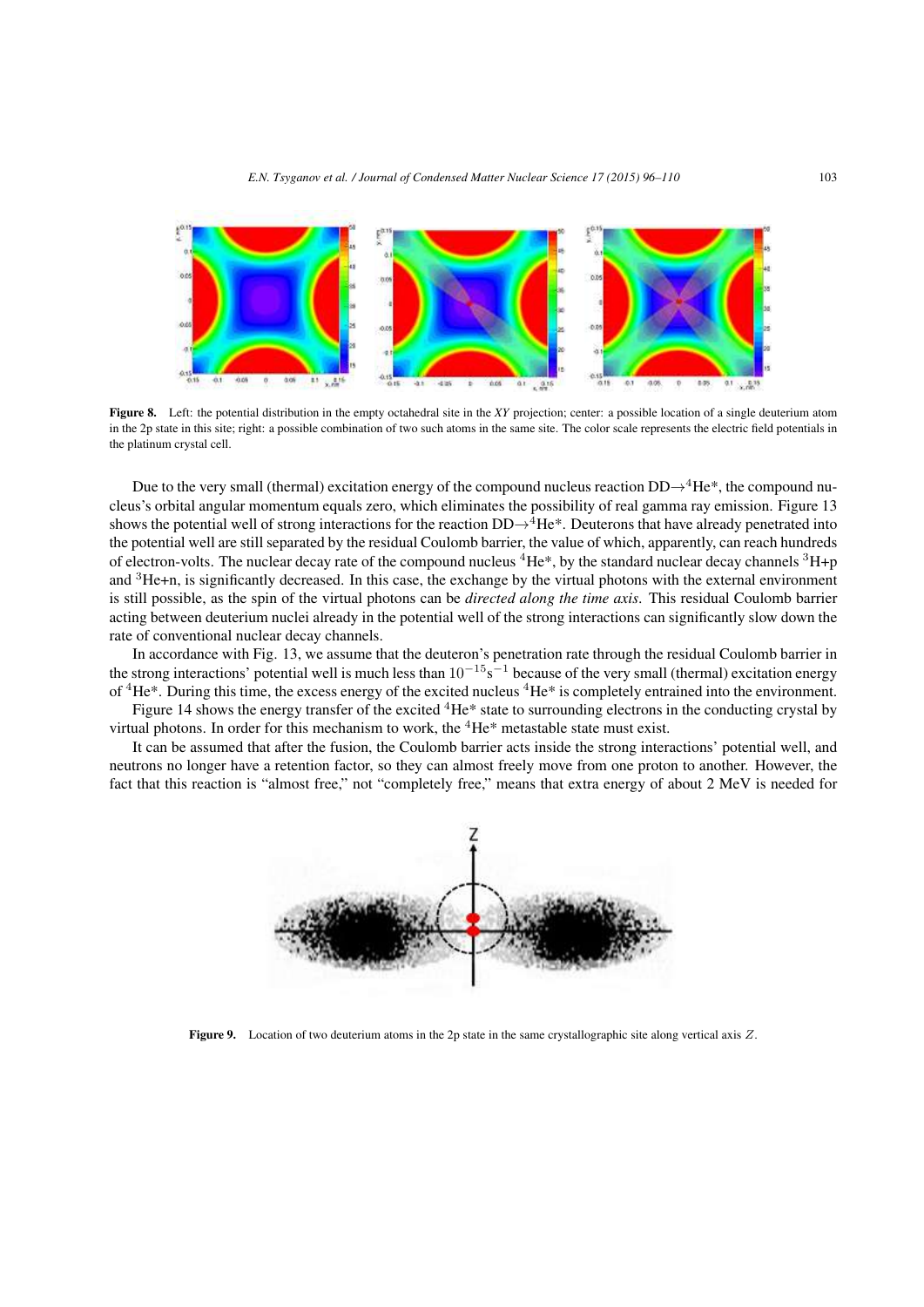

Figure 10. The conducting crystalline cell. A simple cubic structure is used as a didactic example. The shaded area shows the free electrons' location. The crystal's free conduction electrons do not completely leave their positions; as a result of this compromise process, a deuterium atom transits from the 1s state to the 2p state.

this process. Recall that in this case the kinetic energy of the deuterons in the strong interactions' potential well is very small, much less than 1 eV. The left-hand side of Fig. 15 shows Feynman's representation of a hydrogen atom. The right-hand side shows virtual photons carrying away the excess excitation energy in the reaction  $DD\rightarrow^4He^*$ , as it could have been represented by Feynman.

Figure 16 illustrates the process of transferring the electron energy to the environment. Figure 17 demonstrates changes of the compound <sup>4</sup>He\* nucleus during transition to the ground state <sup>4</sup>He. The spatial separation of two deuterons in the intermediate nucleus <sup>4</sup>He\* produced in cold fusion must be large enough to ensure that the deuterons' residual Coulomb repulsion significantly delays the discharge  ${}^4He^* \rightarrow {}^4He$  with virtual photons. This is dictated by the distance between the intermediate nucleus and the nearest electrons in the crystal lattice.

### 5. Design of the Experiment

A calorimetric approach does not allow us to understand in detail the specific mechanism of DD cold fusion. A special experiment is needed to shed light on the energy transfer mechanism in DD fusion without nuclear decay. We have



Figure 11. Radial probability for 2p and 3p states.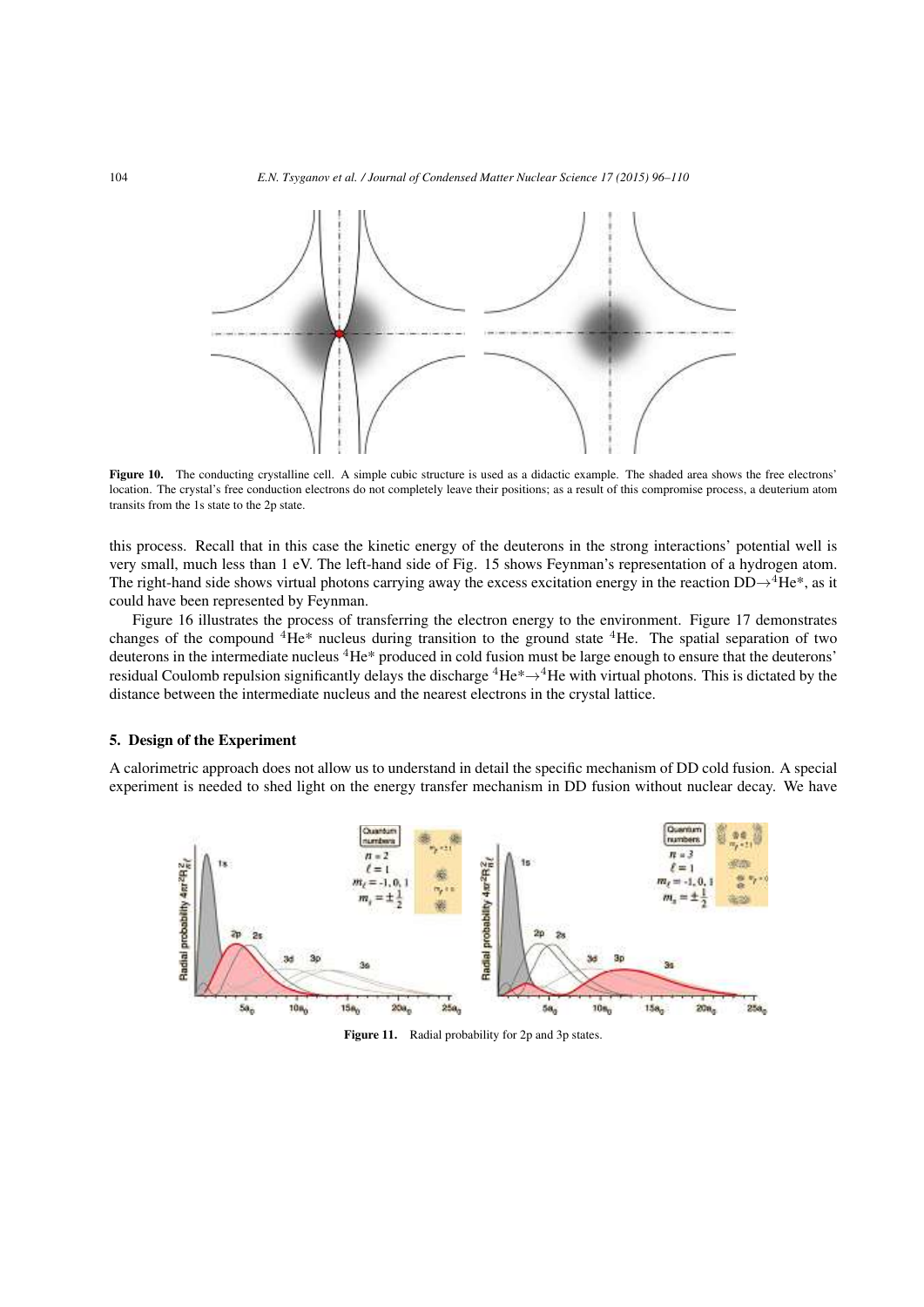

**Figure 12.** Coulomb barrier transparency for  $E = 0$  in the potential  $U_e$  electron screening process of DD cold fusion.

formulated such proposals in Ref. [16]. As noted above, the effect of conduction electrons and the lattice of metallic crystals (suppression of 1s orbitals, excitation of 2p orbitals and these orbitals' definite spatial orientation in a crystal lattice) can significantly change the Coulomb potential barrier. The effective screening distance in this case could be an order of magnitude less than for non-excited atoms.

We calculated the *process using the energy of the individual emission electron* of 60 keV. In Fig. 18, we show the experiment's geometry, which would allow us to obtain additional information on cold DD fusion in conductive crystals.



Figure 13. Schematic representation of the bottom of the potential well of the strong interactions for cold DD fusion in conductive crystals. The thermal excitation energy of  ${}^{4}$ He\* is about 0.040 eV.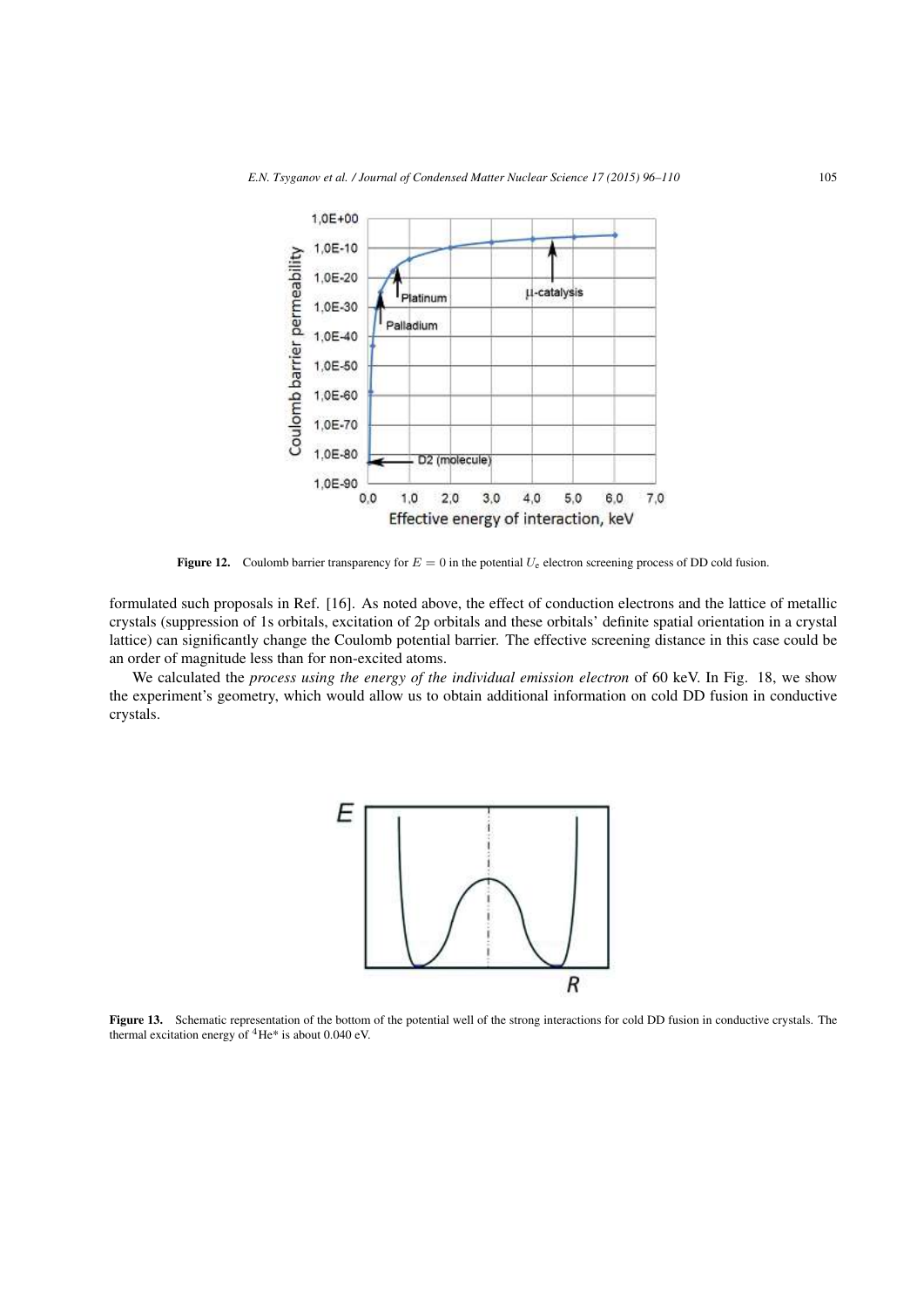

**Figure 14.** Scheme of excess energy discharge of the intermediate nucleus  ${}^4$ He\* by a series of successive virtual photon exchanges between the nucleus and the environment.

At the preliminary stage of the experiment, we plan to measure the total energy of the electrons emitted from only one side of the palladium crystal. Sixteen semiconductor silicon detectors were placed on one side of the palladium crystal and included in the *coincidences*.

Total detected energy was calculated using a Monte-Carlo simulation (Geant4). For a detailed simulation of low-energy electromagnetic interactions [26], we used the Livermore Physics model (G4EmLivermorePhysics) of the GEANT4 package. We used the database and Livermore EPDL and EEDL.

It was assumed that, as a result of the fusion process occurring in a relatively short time (about  $10^{-15}$  s), approximately  $10<sup>3</sup>$  electrons enter into the detector with the energy of 60 keV; the total released energy is 24 MeV. Palladium foil is not an active element; this means that part of the electrons' energy resulting from the DD fusion is fading from the measurement. Calculations allowed the optimization of palladium foil thickness and detector geometry.

Figure 19 shows the results of calculations for the one-sided detector arrangement and the radiation of electrons with energy of 60 keV. Event selection can be done by triggering multiple detector coincidences on one side of the palladium foil.



Figure 15. Left: Feynman's diagram of a hydrogen atom's steady state. Right: the virtual photons of the excited state <sup>4</sup>He\* in DD cold fusion, as they could have been represented by Feynman.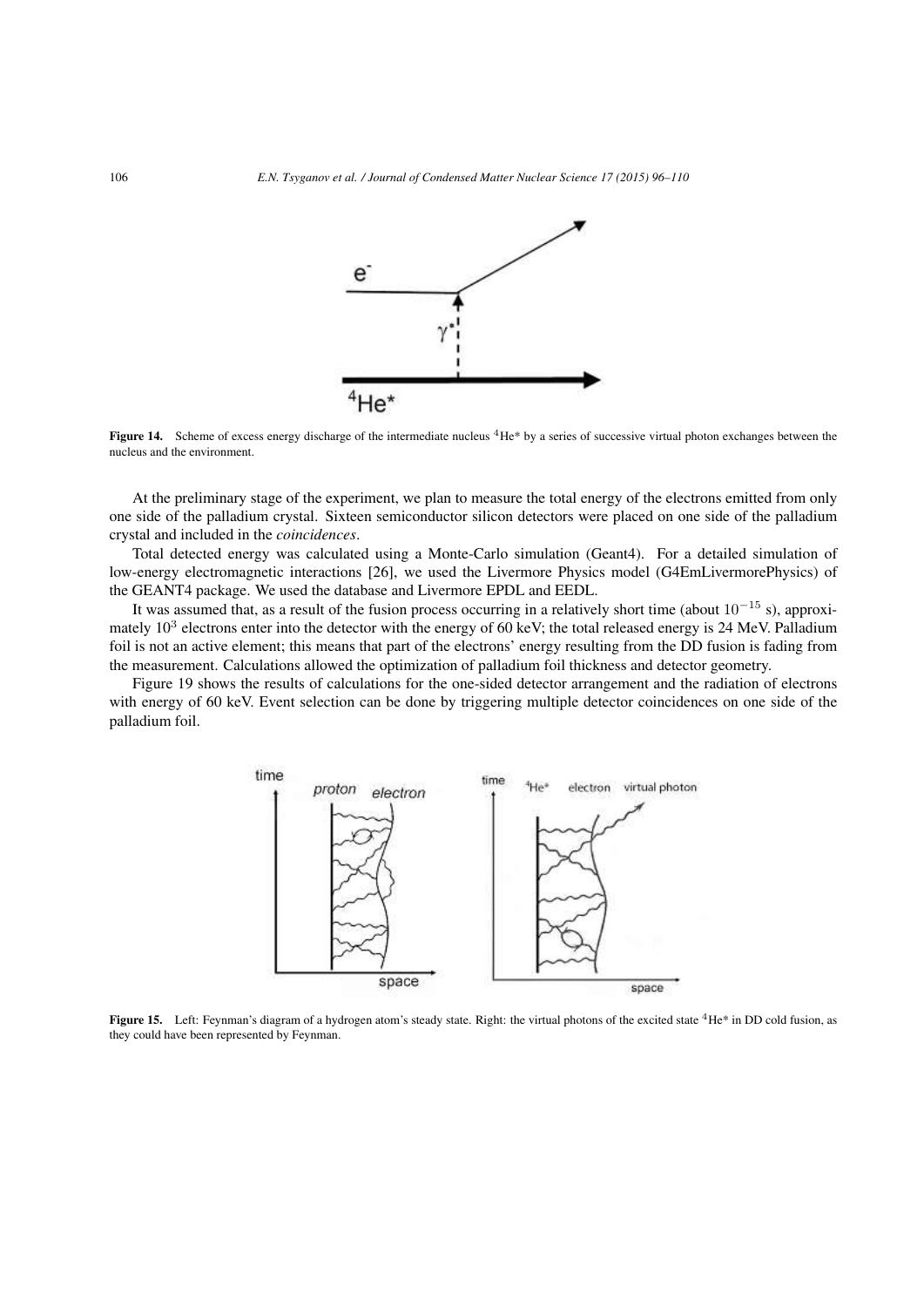

Figure 16. The trajectories of the first 10 electrons, generated to describe the cold DD fusion process in palladium using the Monte Carlo method [16]. Dimensions are in micrometers.

About 75% of the Monte-Carlo events were completely absorbed in the sample palladium. The resulting energy spectrum extends to about 14 MeV, which is explained by the backscattering of electrons in palladium fraction at angles up to 180◦.

In the case when the detectors are located on one side of the Palladium, the maximum detected energy is about half of the decay energy of <sup>4</sup>He\*. In our view, these measurements are conclusive evidence that excitation energy is transferred from the compound nucleus <sup>4</sup>He\* to the host crystal by means of virtual photons.



Figure 17. The size of the intermediate compound nucleus  ${}^{4}$ He\* during discharge of the excited nucleus's excessive binding energy. The horizontal scale is quite conditional.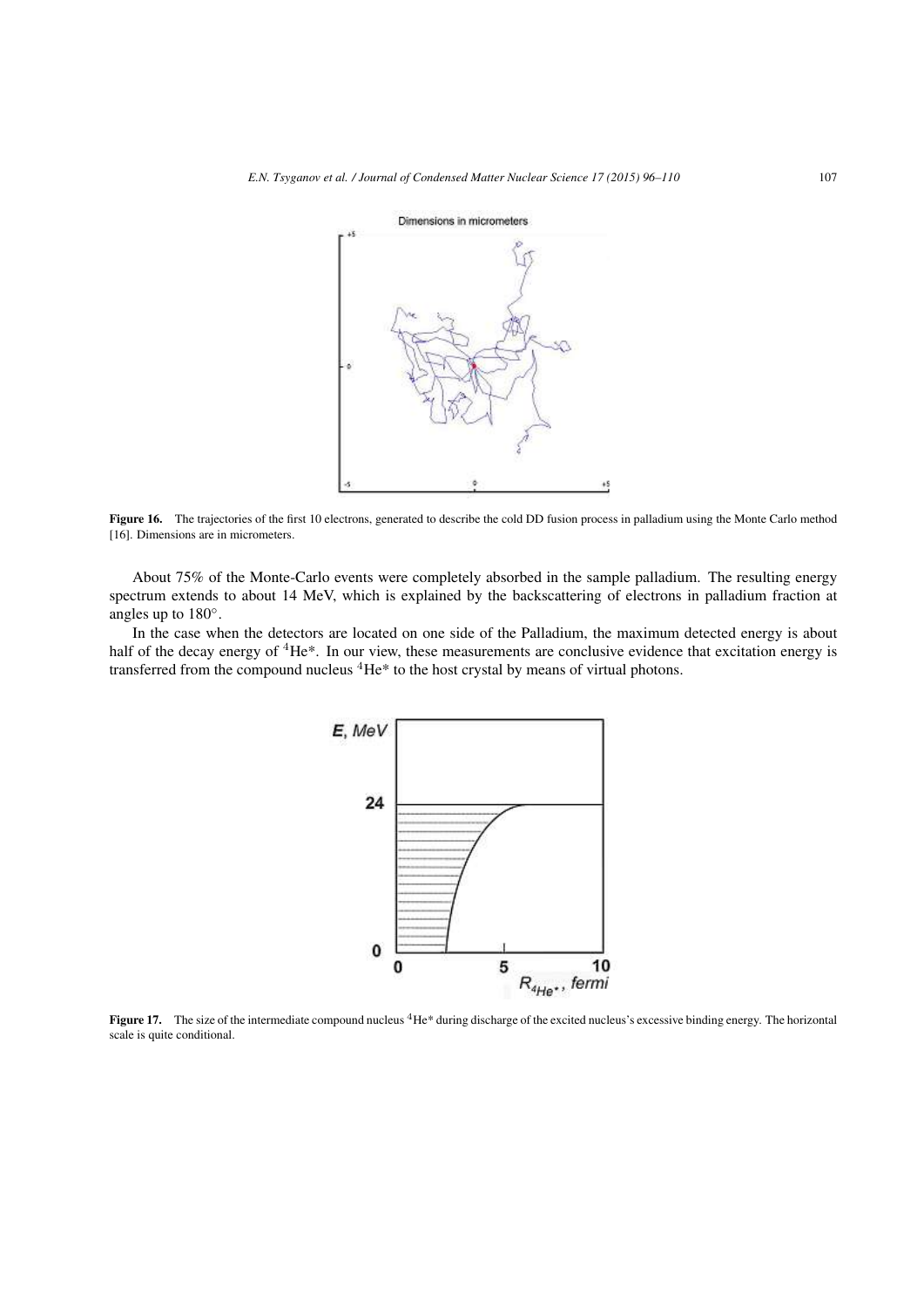

Figure 18. One-sided experimental scheme. Several silicon semiconductor detectors are located on one side of the palladium crystal and included in the coincidences. The left-hand side shows the detector; the right-hand side shows the mutual arrangement of the holes in the filter and the detectors.

## 6. Discussion

The scientific community's adaptation of new knowledge has never been easy. The current paradigm in nuclear physics does not support such effects as cold fusion even though this phenomenon does not contradict the fundamental laws of nature. This is complicated by the fact that attempts to find a solution to controlled thermonuclear fusion, which have taken place for more than half a century, have gone too far.



Figure 19. The total energy of the emitted electrons with energies up to 60 keV in the detectors located on one side of palladium. The thickness of the palladium foil was set at 20  $\mu$ m.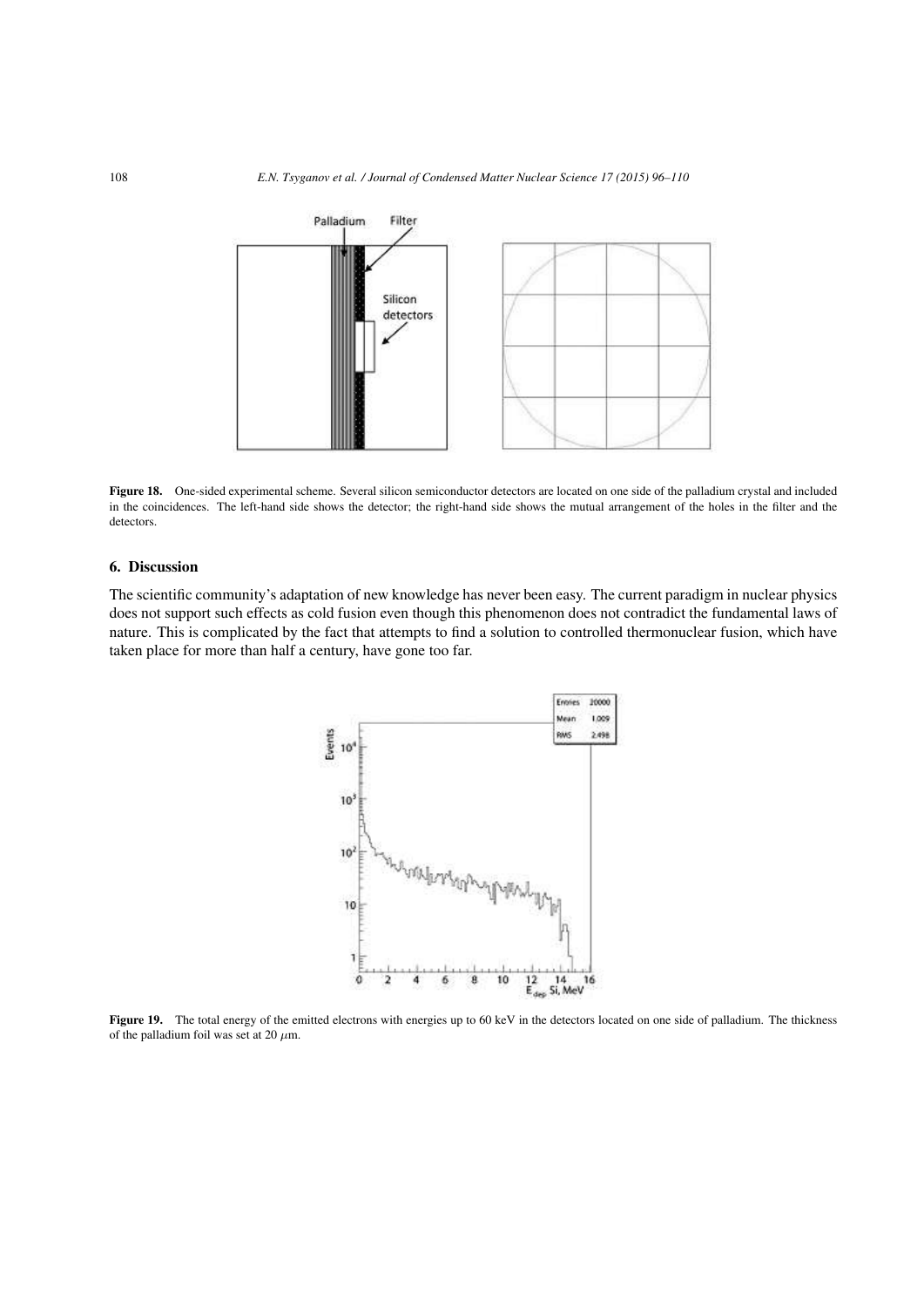The most advanced attempt in this direction is the international project ITER – Tokamak. Currently, the project, which is in the construction stage, is enormous and extremely expensive. Realists estimate that construction of the reactor and the possible start-up will be completed no earlier than 35–50 years from now. This project is considered as pure research, and if it can work, it will only do so in a cyclic mode. After its launch, the construction of an even more gargantuan structure – Industrial Tokamak DEMO – is planned. Huge financial and material costs will continue for another half-century.

The global fuel and oil–gas industries welcome these projects. Such a development could lead to climate change, the reduction of the global population, and other social cataclysms.

Cold fusion is a viable alternative to this tragic scenario. We believe that, in the coming years, there will be public recognition of cold fusion and that this research will cause radical changes in the practical applications of nuclear research.

## Acknowledgements

One of the authors (E.T.) thanks Dr. A.G. Parkhomov for discussion.

#### References

- [1] M. Fleischmann, S. Pons and M. Hawkins, *J. Electroanal. Chem.* 201 (1989) 301.
- [2] M.C.H. McKubre, F. Tanzella, P. Tripodi et al., in: F. Scaramuzzi (Ed.), *Proc. of the 8th Int. Conf. on Cold Fusion*, Lerici (La Spezia), Italian Physical Society, Bologna, Italy, 2001, p. 3; M.C.H. McKubre, Condensed Matter Nuclear Science, in *Proc. of the 10th Int. Conf. on Cold Fusion*, P.L. Hagelstein and S.R. Chubb (Eds.), Cambridge, MA, USA, 21–29 August, 2003, World Scientific, Singapore, 2006. Michael C. H. McKubre and Francis L. Tanzella, Cold Fusion, LENR, CMNS, FPE: One Perspective on the State of the Science Based on Measurements Made at SRI, *J. Condensed Matter Nucl. Sci.* 4 (2011) 32–44.
- [3] H.J. Assenbaum, K. Langanke and C. Rolfs, *Z. Phys. A Atomic Nuclei* 327 (1987) 461–468.
- [4] H. Yuki, T. Satoh, T. Ohtsuki, T. Yorita, Y. Aoki, H. Yamazaki and J. Kasagi, D+D reaction in metal at bombarding energies below 5 keV, *J. Phys. G: Nucl. Part. Phys.* 23 (1997) 1459–1464.
- [5] J. Kasagi, H. Yuki, T. Itoh, N. Kasajima, T. Ohtsuki and A. G. Lipson\*, Anomalously enhanced d(d,p)t reaction in Pd and PdO observed at very low bombarding energies, *the Seventh Int. Conf. on Cold Fusion*, Vancouver, Canada, ENECO Inc., Salt Lake City, UT, 1998, p. 180.
- [6] H. Yuki, J. Kasagi, A.G. Lipson, T. Ohtsuki, T. Baba, T. Noda, B.F. Lyakhov and N. Asami, Anomalous enhancement of DD reaction in Pd and Au/Pd/PdO heterostructure targets under a low energy deuteron bombardment, *JETP Let.* 68(11) (1998) 10 December.
- [7] J. Kasagi, H. Yuki, T. Baba and T. Noda, Low energy nuclear fusion reactions in solids, *8th Int. Conf. on Cold Fusion*, 2000, Lerici (La Spezia), Italy: Italian Physical Society, Bologna, Italy.
- [8] A.G. Lipson, G.H. Miley, A.S. Roussetski, and A.B. Karabut, Strong enhancement of dd-reaction . . . , *ICCF-10*, 2003.
- [9] C. Rolfs, Enhanced electron screening in metals: a plasma of the poor man, *Nucl. Phys. News* 16 (2) (2006).
- [10] F. Raiola, (for the LUNA Collaboration), B. Burchard, Z. Fulop et al., *J. Phys. G: Nucl. Part. Phys.* 31 (2005) 114.
- [11] F. Raiola, (for the LUNA Collaboration), B. Burchard, Z. Fulop et al., *Eur. Phys. J. A* 27 (2006) 79.
- [12] A. Huke, K. Czerski, P. Heide, G. Ruprecht, N. Targosz and W. Zebrowski, *Phys. Rev. C* 78 (2008) 015803.
- [13] K. Czerski, A. Huke, P. Heide et al., *J. Phys. G* 35 (2008) 014012.
- [14] E.N. Tsyganov, Preprint LNF–11/03 (P), April 6, 2011.
- [15] E.N. Tsyganov, *Yadernaya Fizika* 75(2) (2012) 174–180 (in Russian); E.N. Tsyganov, *Phys. Atomic Nuclei* 75(2) (2012) 153–159.
- [16] E.N. Tsyganov, V. M. Golovatyuk, S. P. Lobastov, M. D. Bavizhev, S. B. Dabagov. Nuclear Instruments and Methods in Physics Research B. 2013. vol. 309, p. 95–104.
- [17] E.N. Tsyganov, M.D. Bavizhev, V.M. Golovatyuk, S.B. Dabagov and S.P. Lobastov, *Eng. Phys.* 9 (2013) 3–17 (in Russian).
- [18] E.N. Tsyganov, *Eng. Phys.* No. 6 (2014) 6–13.